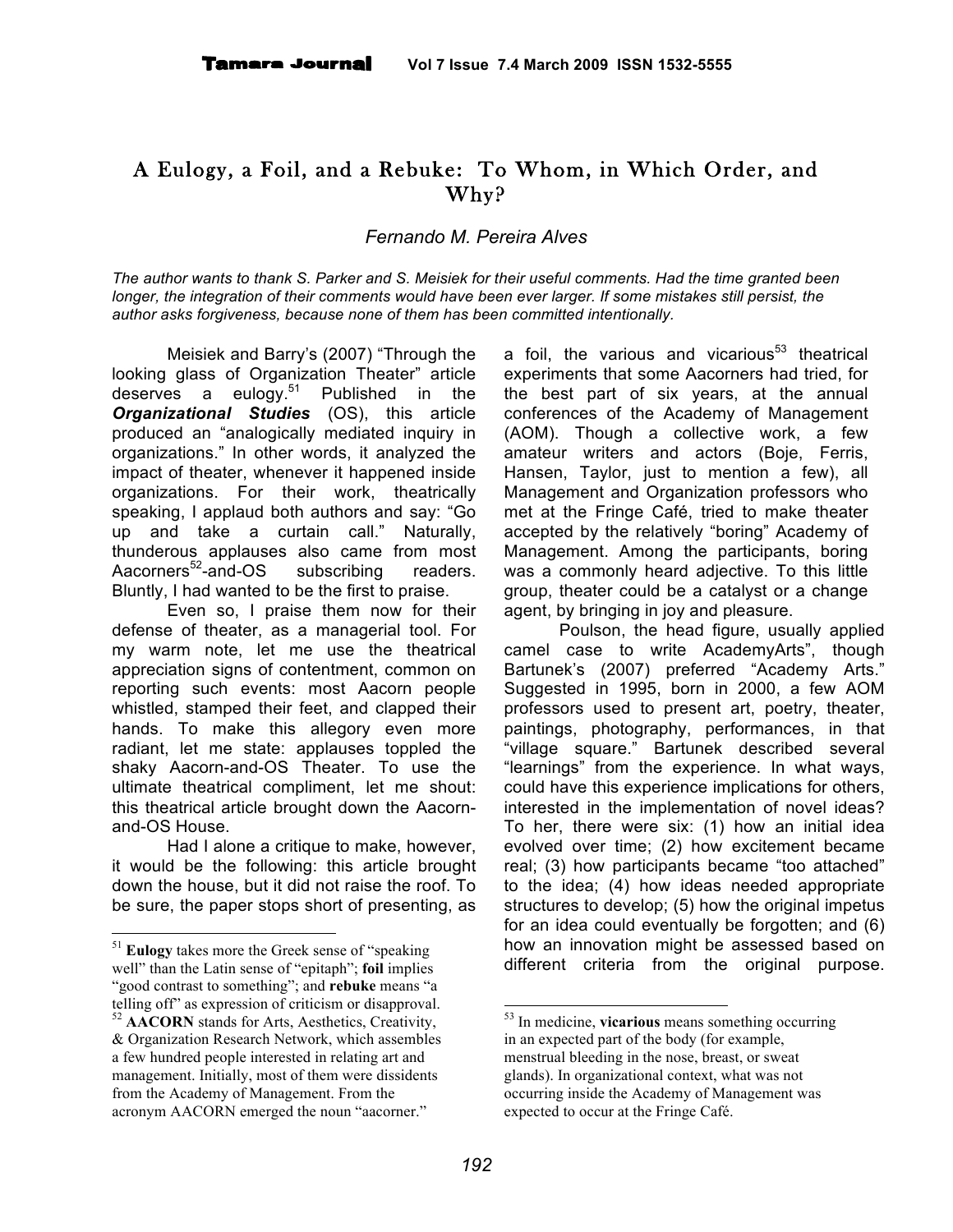Differently from Bartunek' article, I am more the Academy of Management. None of the interested to cover *terra incognita.*

Despite their good efforts, as you now know, the experiment unfortunately failed to attain that positive changing purpose at the Academy of Management. Apparently, the argument used by the AOM commissary was: "You had your start, now form a special interest group." Much painstaking and soul-searching then followed. Now, while taking a Southern Comfort sip, let me put the following question: had the same trial happened elsewhere, would the same results recur? Apparently, as the praised article documents, the same unhappy ending happened at least in their similar story: indeed, Meisiek and Barry described a related case study of Organizational Theater in a Northern European hospital. As a foil, as a contrast, however, the same experiment done at the biennial conferences of the Art of Management and Organization has been a success, since its inception. Last year, theater has thrived again during the Fourth Conference at Banff Center, AB, Canada.

The previous paragraphs, devoid of all pretense, reveal two things: (1) that I was also a participant in that same theatrical experiment; (2) that during a 15-year professional career in a big chemical corporation I also tried a couple of times to introduce theater, in its simpler form of stand-up comedy, and also faced the same kind of ambivalent adherence-resistance; and (3) after a three-year experiment, the same results also occurred at the Technical University of Lisbon. From these three different samples of life, I would risk to express the following concerns:

- *First concern:* Acceptance of theater by top management as a managerial tool does not depend on the intrinsic quality of theatrical production.
- *Second concern:* Only flexible organizations are willing to accept the changes induced by inner theatrical production.

Any objective evaluation would confirm that Aacorn authors wrote excellent plays for actors behaved in an overly theatrical way. None gave any avail to easiness, none overreacted, and none was a ham. On stage, among other things, Aacorn players always avoided low-comedy effects. Looking retrospectively, they shunned, by instinct, effects and instruments that, improperly used, could be concessions to lenience. Examples of these gawky effects could have been: (1) farce, (2) stooges, (3) bazookas, (4) slapsticks, (5) barnstormers, (6) Annie Oakley(ies), (7) billingsgate talks, (8) sound-effect machines, or (9) acknowledge-the-corn effects. To make these examples clear, let me explain one at a time.

- 1. As most of us know, the word **farce** comes from Latin *farcire,* meaning "to stuff." In the Aacorn case, authors evolved from linear to complex stories; in old Rome, however, excessive jokes heavily stuffed the feeble miracle plays. Let me recall one of the Aacorn plays: the good-intended professor paying a visit to a faraway village, located in a very underdeveloped country. He went there with a purpose: to cure the local sick cows, suffering from low-milk production. By misconception of their husbands, local women took the prescribed hormones; thus, women were the ones, not the cows, which gained breast-milk abundance. On the business and economic side, while teaching in Mozambique at bachelor's and master's levels, I came across similar fallacies. On the medicine side, this case could happen even in the most developed countries: how many times have similar malpractices occurred in U.S. or E.U. hospitals?
- 2. **Stooge** is another term of trade. It designates a comedian's accomplice hidden in the audience. Up to a certain moment, the actor's real identity and purpose remain unknown to the public. Similarly to a pigeon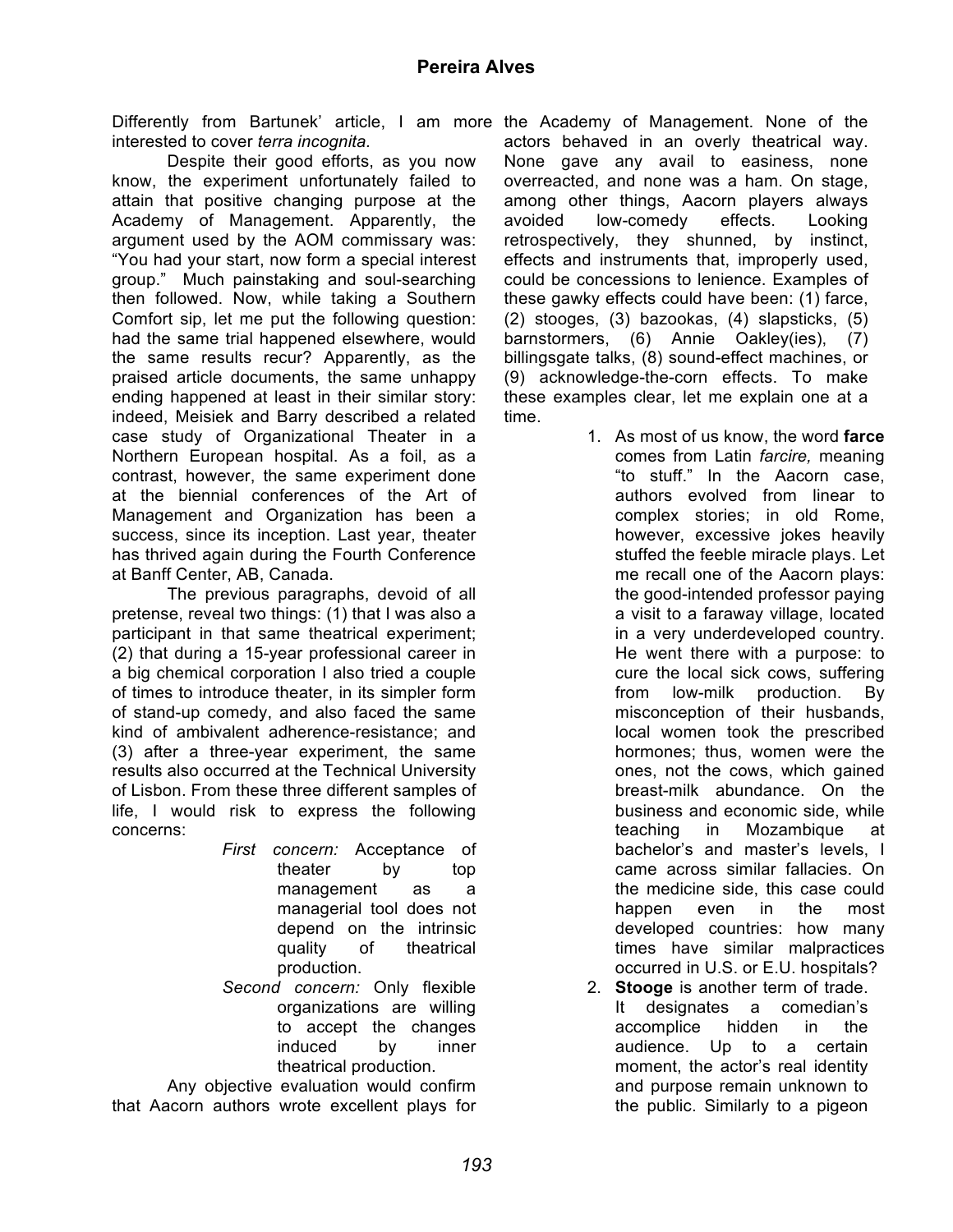hunter, the stooge usually ties himself to a captive seat; at critical moments, his function is to raise hell during the play, thus making the public laugh. In theater, he imitates a captive pigeon, well seated on a "stool," in front of a net. In real life, the tamed pigeon helps capture wild pigeons, for later sale or supper in the market. With invisible strings attached to the pigeons' wings, now and again the hunter makes the wings flap. Eventually, the bird's flapping wings will entice passenger pigeons into the net. Thus, by elision, stool pigeon became stooge. Another allusion also exists, this time to the metal industry: a stooge is a tool used by jewelers, to set off precious stones. Alas, the AOM theatrical experiment could have been for Meisiek and Barry their philosophical missing gemstone. Because it takes two to tango, I wonder why they have forgotten to do so. As a foil, why have they not remembered the Aacorn experiment at the Academy of Management to check their article's results? Those, who were so well enabled to look "Through the Looking Glass," should perhaps have gained a better view of the other side of the organizations' mirror.

3. **Bazooka** comes from the combination of two Dutch words: *bazu,* meaning trumpet, and *kazoo,* taking its name from the same word. In the 1930s and 1940s, Bob Burns created a variant form of kazoo similar to a long-sounding horn. With this quasi-instrument, Burns sang and vibrated a little strip of paper, thus making people laugh. In contrast, Aacorners never were neither comedians

nor vaudeville performers. They were well-trained professors, who wanted to make the Academy think and laugh.

- 4. Aacorners also abhorred **slapsticks.** In the same way as the Spanish *castañolas,* two loosely fastened sticks, wielded as a club, make a loud slap. To produce laughter, some low comedians often spank each other with this device. In the Chinese theater, the orchestra uses similar devices to produce even more dramatic and surprising effects. In none of their plays, however, have Aacorners lowered themselves to the point of using slapsticks, even for the sake of getting an easy sado-masochistic giggle. Still, the Academy finished their *gustoso* interplay.
- 5. By reason of their ranting and storming, actors have long been called **stormers.** In the early years of theater, there were not enough playhouses to hold all the troupes of players that toured England. Poor troupes, wandering far afield, often played in barns. Hence, these players got the name of **barnstormers.** For a good cause, while trying to make the Academy more exciting at their annual meetings, eventually Aacorners became "hotelstormers." Even so, they have done it differently from so many politicians, who often tap dance their way out of much more difficult situations.
- 6. Because free passes were commonly punched, thus becoming full of holes, such a theater ticket was often called an **Annie Oakley** pass. Indeed, Annie was a famous rifle shot. As a part of her act, she used to shoot holes in a playing card, held by a courageous assistant. In contrast, Aacorners never gave away free passes to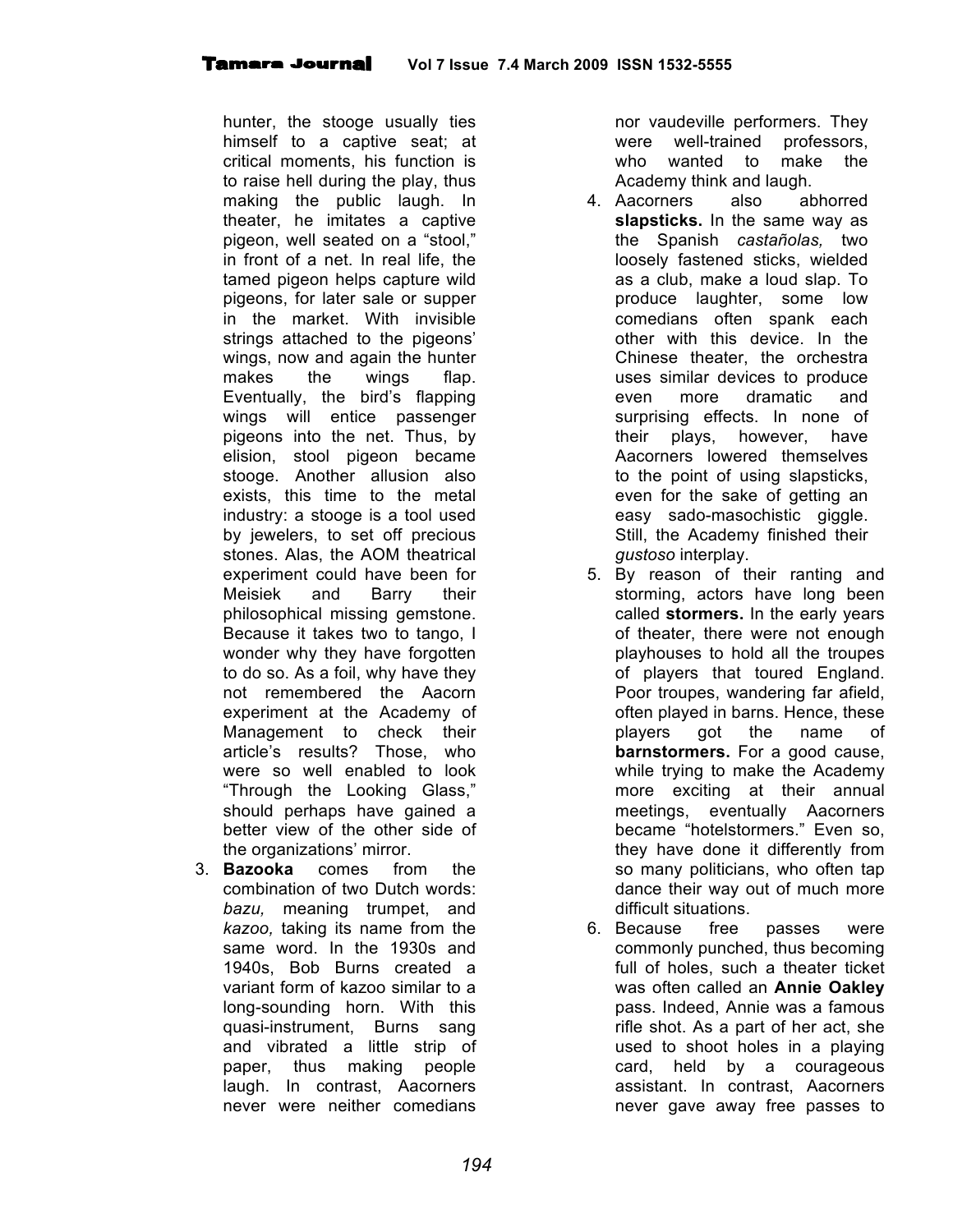gain an audience. Moreover, likely or unlikely Annie Oakley, Aacorners never killed any assistant.

- 7. In their plays, Aacorners never had dialogues in coarse, abusive, **billingsgate talk.** About two centuries ago, Thomas Bowdler's (1807) *Family Shakespeare* removed, from the Bard's works, all improper words to any family's ears. Without "bowdlerizing," the Aacorn playwrights employed expressions that were of common use in any corporation. From its beginning, it was clean grassroots production. Even so, the AOM excommunicated the Aacorner authors and players "by bell, book, and candle." In the  $8<sup>th</sup>$  century, the Catholic Church introduced this ceremony, which was no doubt a very theatrical rite, even recently suggested in Brazil. After reading the sentence, the old ritual imposed that the Holy Church cardinal rang a bell, closed a book, and extinguished a candle. With no rites, however, the Academy of Management disclaimed *urbi et orbi* all the theatrical Aacorners, as entertainers, from her divine worship ceremonies.
- 8. For his play *Appius and Virginia* (1709), John Dennis, an English critic and playwright, devised a thunder machine. His play was a failure, but his **sound-effect machine** became a hit. Later, when others pirated his thunder effect during a performance of *Macbeth,* Dennis used to complain that someone had stolen him "his thunder." From this incident, it emerged the old English expression "to steal one's thunder." In spite of this, most Aacorners are ready to

swear, by heavens, that they have never stolen any soundeffect machine, not even a time machine, much less a fax machine, from any plot, from any player, from any author.

9. Finally, let me remember an old English expression, **acknowledge the corn.** As most of you know, this expression denotes "no" acknowledgement at all. In this particular case, to acknowledge the corn means no acknowledgement of the Aacorners. The AOM high ranks barred the low ranks from trying to introduce theater as a management tool. In this context, the expression "higher ranks" means the commissary responsible for the decision of closing the Fringe Café. "Lower ranks" means anybody lower than him. In a way, he upstaged the Aacorners. Apropos, here is an old American story. Once upon a time, a farmer bought two flatboats. To make his fortune at the market, he loaded one boat with corn and the other with potatoes. For the travel and amusement expenses, he also carried some little money with him. Then he sailed down the Mississippi River towards New Orleans. Upon arrival, while looking for a resting house, he stopped at a casino--the House of the Rising Sun?--where he gambled and lost not only his money but also his boatloads. Returning to the wharf, he found to his greater despair that, in the meantime, a sudden twister had sunk the flatboat full of corn. Eventually, he met with the holder of his gambling promissory notes, who demanded immediate delivery of the produce. The farmer shrewdly said: "I acknowledge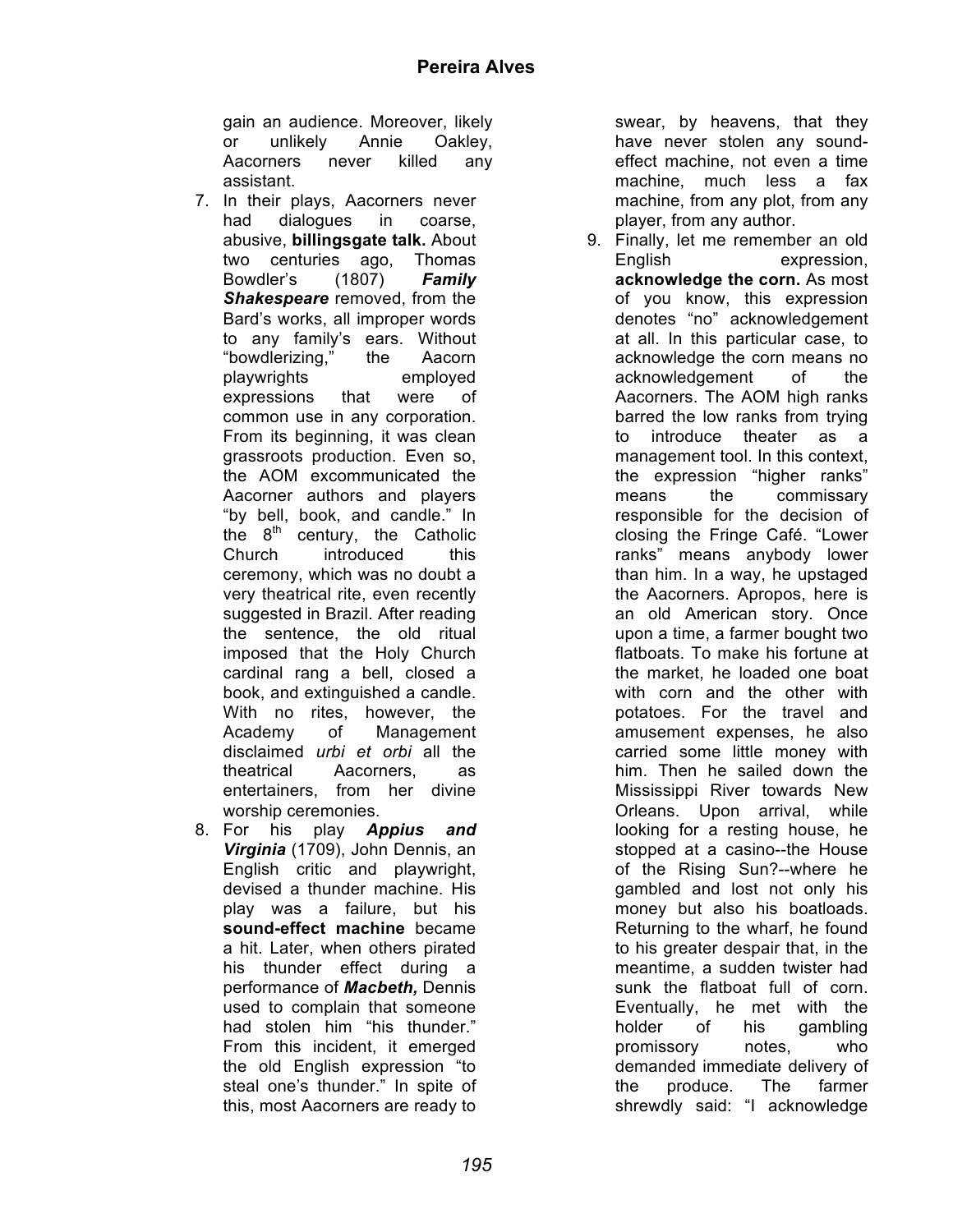the corn, but the potatoes you can't have." His line was a wise crack, since the corn was at the bottom of the river.

Aacorners had a similar reaction to the "acknowledge-the-corn" attitude, when they moved from AOM conferences to "Art of Management" conferences. The year before Katrina, one of the Aacorn funniest plays happened in the Big Easy. A year later, after Honolulu, as if in a blow-after-blow sequence, the Academy of Management gave to AcademyArts, and its Aacorner members, the painful "no" acknowledgement-at-all attitude. As actors say in their theatrical lingo, the Academy of Management "sat on its hands." Since then, despite the good memories from complacent audiences, it has not been easy for all theatrical Aacorners to deal with the AOM rejection. How can any former participant forget this?

Before Meisiek and Barry's paper, a kind of Foucault's pendulum seemed to follow its natural from-right-to-left swing: the boring AOM, the less boring EGOS, the never-to-beforgotten AcademyArts, the unforgettable Fringe Café, the Aacorn brethren, the ad hoc Art of Management. After Meisiek and Barry's paper, the pendulum began to follow its contrived from-left-to-right swing: Art of Management, Aacorn, the not-yet reborn Fringe Café, the not-yet resurrected AcademyArts, the semi-rigid EGOS and, finally, the rigid AOM. In a two-dimensional world, this could be the metaphor. Yet the world is a three-dimensional entity. Thus one has to wait longer, to see the results of a 360º-full circle. For the sake of the 3D-metaphor, it takes roughly 33 months. To regain the political forces within the Academy of Management, apparently nobody can shorten this long time span.

With the pendulum getting close to EGOS, Meisiek and Barry tried a new equilibrium at a midway point. Yet, inspired in Taylor's *finale* for his Paris' Art of Management play, the question that matters here is about *Ties That Bind.* If this were the criterion, then here is a fair balance: for a rebuke, an AOM tie; for a foil, an Art-of-Man tie; for a eulogy, an Aacorn tie.

So far, only a flexible organization, such as Art of Management, has been willing to

accept the changes induced by inner theatrical production. Sooner than expected, any inflexible structure, such the Academy of Management, rejects any imaginative creation, as a menace to its power structure. In this type of situation, participants are forced to become more flexible, while looking for smaller compliant organizations, similar to Fringe Café or AcademyArts. In the medium term, not all individuals have come to terms with rejection. Despite a good evening encounter, the morning-after syndrome still keeps some of them, looking for a subrogate limbo--the latent Aacorn network. Most Aacorners even try a bigger womb, namely, the Art-of-Man biennial conferences. However, biennial conferences are perhaps a too long period to wait. As a result, they are now trying the EGOS annual conferences. After all, Aacorners are active people and like to write a paper each year.

In 2004, I played a *bona fide* character called Rasheed during the AOM annual meeting in New Orleans. Since then, my philosophical touchstone for critical moments of life has been: once Rasheed, why not always Rasheed? In my mind, the revival of this character still occurs a few times over a year. Mentally, I play him either in his home village or in any other world's Big Easy. In accord with the international current issues, Rasheed was exuberant, ecumenical, and environmental. For giving me such an interesting travel companion, this article is a thank-you note to all the Aacorners who wrote and interpreted such a witty, waggish, humorous play.

As a large theatrical gesture, here is a give-back proposal. For the "animation" of us all, let us revive Rasheed. To do that, resist making him a Phoenix revival sign or a David-versus-Goliath symbol. Simply, develop its legacy or legend, as a character tolerant to any professor's ambiguity. In certain aspects, Rasheed was clumsy, but you have to understand that he was born with two left feet. Consequently, forget me as Rasheed's first amateur actor. Sometimes, actors have to play other characters, even villain characters, such as Iago. As the Foucault's pendulum keeps moving back towards the AOM initial point, Rasheed could become more than an icon or an idol—perhaps an idealized mental picture, an **imago.**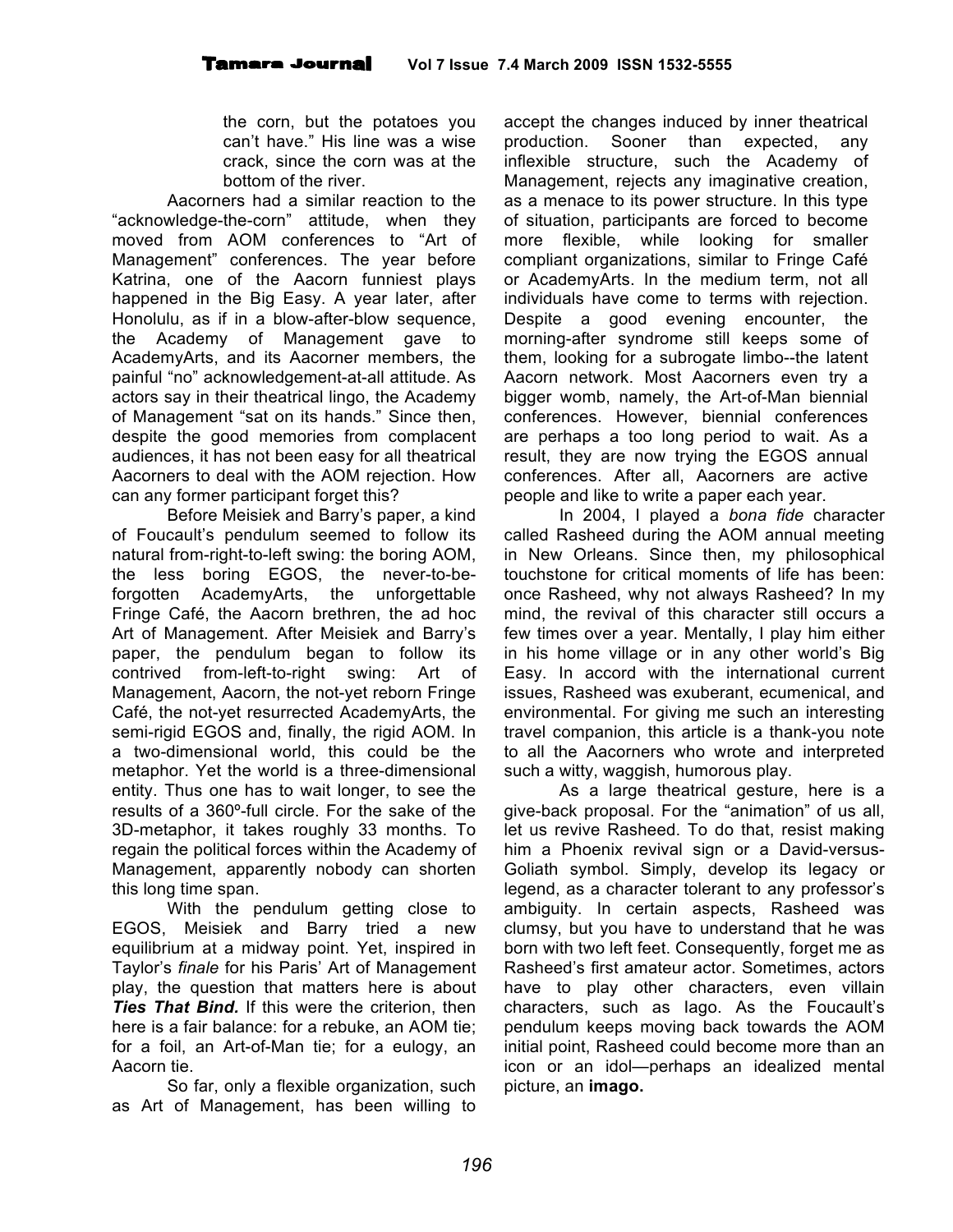impossible, like walking over waters, crossing the *Inquiry,* 2(4): 411-438. beach spearhead, and knocking daringly at the AOM gates. If the gates do not open wide, let him simply write on the wall his discontentment: The genesis, birth, short life, and death of "There is a connection, even if feeble, between an innovation. *Journal of Management* Management and Organizational Theater." As an *Inquiry,* 16(1): 94-98. external observer might have said, perhaps there are potential political concerns of the AOM group that provide resistance to these plays. Like an storytelling organization: A post-modern Amish believer, the plainest is the strongest. analysis of Disney as "Tamara Land." Since long, the public seems to crave for a *Academy of Management Journal,* 38(4): character who, with no going back, acts in favor of 997-1035. his reputation. As an inspirational metaphor, let him try Verdi's first libertarian line: "Va', pensiero, sull'ali dorate!"

In the meantime, one follow-up question remains: how flexible is EGOS going to be in relation to Aacorners' perspectives? After it became apparent that our two incumbents won their place among the stars, I fear some will tend to jump on the same bandwagon. Some like being in the limelight, some find the public attention flattering. If you asked my position, I would ponder two concurrent arguments. First, while the pendulum swings, I would remember the aphorism: "Never make a decision too early." Second, if the pendulum stops, I would recall the final theatrical trope: "It ain't over till the fat lady sings."

## **References**

Alves, F. M. P. 2009 (in press). New visions. *Tamara: Journal of Critical Postmodern Organization Science.*

Alvesson, M. 1985. A critical framework for organizational analysis. *Organization Studies,* 6: 117-138.

Barry, D. 1994. Making the invisible visible: Symbolic means for surfacing unconscious processes in organizations. *Organizational Development Journal,* 124: 37-48.

Barry. D. 1996. Artful inquiry: A symbolic constructionist framework for

Thus, do not ask Rasheed do the social science research. **Qualitative** 

Bartunek, J. M. 2007. Academy Arts:

Boje, D. 1995. Stories of the

Boje, D. 2001. *Narrative methods for organizational and communication research.* London: Sage.

Ferris, W. P. 2007. Life imitates art: Theater looks for teambuilding. *Harvard Business Review,* 80(12): 24-25.

Ferris, W. P. 2001. An innovative technique to enhance teambuilding: The impact of image theater. *Refereed Proceedings,* Academy of Management Annual Meeting.

Ferris, W. P. 2001. Accessing the inner self: Using theater games to teach management courses. *Refereed Proceedings,* Eastern Academy of Management Annual Meeting.

Meisiek, S. 2002. Situation drama in change management: Types and effects of a new managerial tool. *International Journal of Arts Management,* 4: 48-55.

Meisiek, S. 2004. Which catharsis do they mean? Aristotle, Moreno, Boal and organization theater. *Organization Studies,* 25(5): 797-816.

Meisiek, S., & Barry, D. 2007. Through the looking glass of Organizational Theater: Analogically mediated inquiry in organizations. *Organizational Studies,* 28(12): 1805-1827.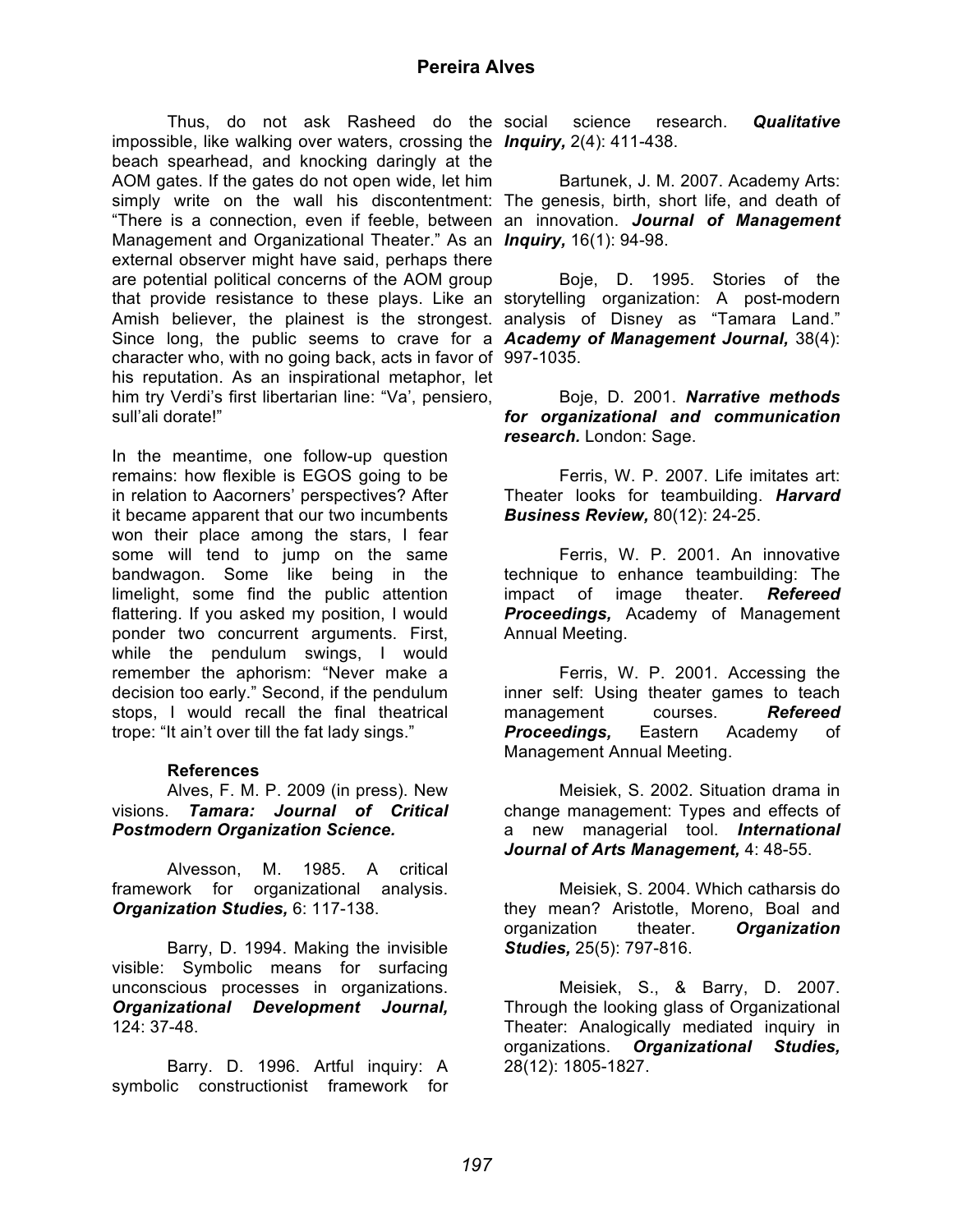Nissley, N., Taylor, S. S., & Houden, L. 2004. The politics of performance in Organizational Theater-based training and interventions. *Organization Studies,* 25(5): 817-839.

Poulson, C., Duncan, J., & Massie, M. 2005. "I am not what I am": Destructive emotions in an organizational hierarchy: The case of Othello and Iago. In N. M. Ashkanasy, C. E. J. Härtel & W. J. Zerbe (Eds.), *Emotions in organizational behavior.* Mahwah, NJ: Erlbaum.

Taylor, S. S., & Hansen, H. 2005. Finding form: Looking at the field of the organizational aesthetics. *Journal of Management Studies,* 42(6): 1211-1231. *Why do we say it? The stories behind the words, expressions and clichés we use.* Edison, NJ: Castle, 1985, s.v. "acknowledge the corn."